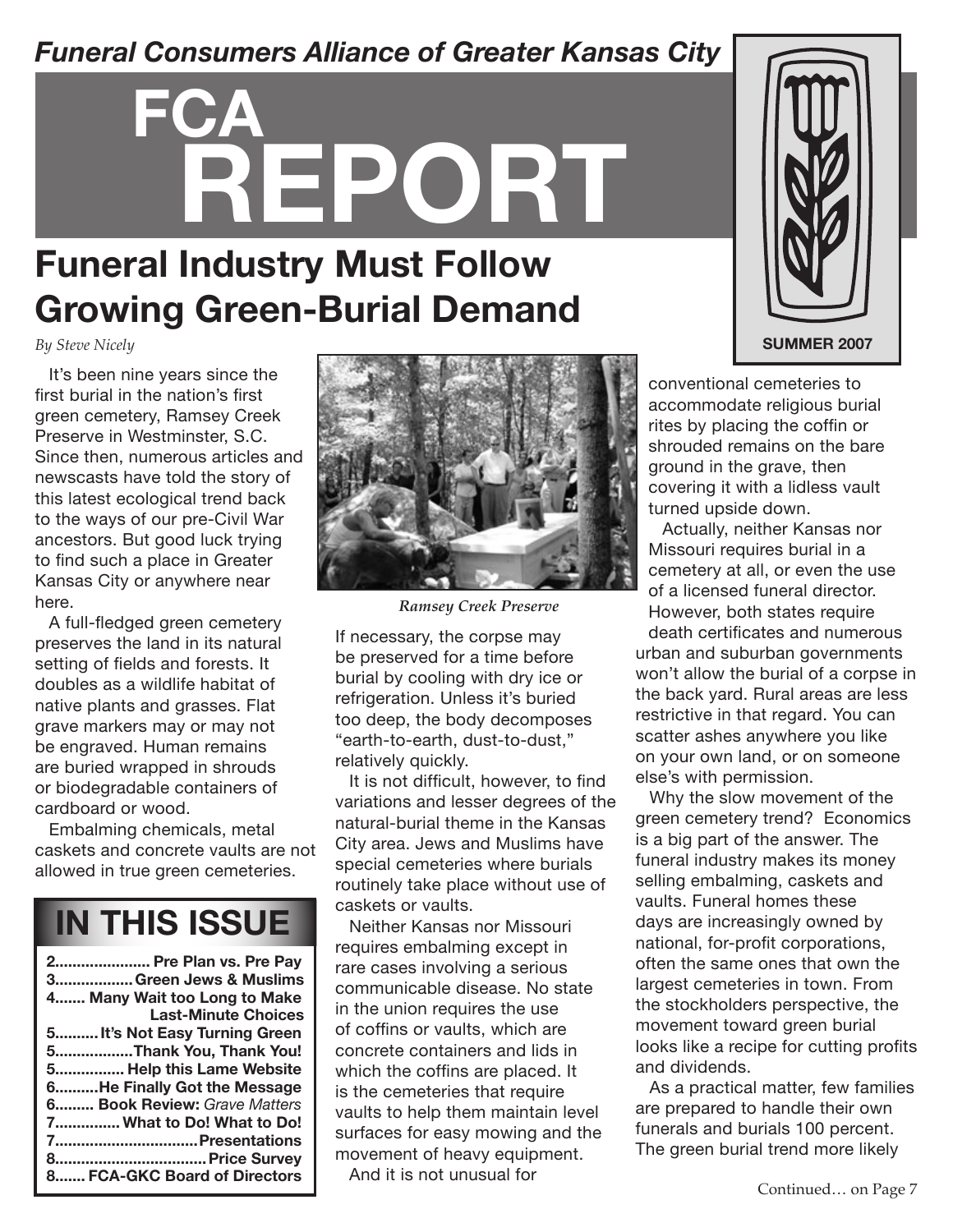# **Pre Plan, Don't Pre Pay**

*By Bev McGill, FCA-GKC President*

The Funeral Consumers Alliance will generally advise people to pre plan their final arrangements, but not prepay them. There are many reasons for this advice, but now I would rather detail the frustrations one gentleman encountered when he decided to prepay his funeral and burial expenses.

For purposes of anonymity we'll call this gentleman Mr. Jones.

Mr. Jones contacted our affiliate by email earlier this year. The day before he contacted us he had signed a contract to prepay funeral and cemetery expenses at a local funeral home and adjoining cemetery. After signing the contract he realized that, as a veteran, he was entitled to several of the services covered in the contract free at any state or federal veteran's cemetery. A veteran is entitled to a free burial plot for the veteran and his spouse, markers for both, and a vault or grave liner for both. The State or Federal Veteran's Cemeteries also pay for opening and closings of the grave sites at their cemeteries. Veteran Cemeteries do not pay for caskets or funeral services, just the expenses incurred with burial, and only at a legitimate Veteran's cemetery. When Mr. Jones called the funeral home the next day asking that the contract be terminated he was told the contract



could not be terminated because the money was in a trust.

With FCA serving in an advisory and support capacity, Mr. Jones was very aggressive in his pursuit to settle the matter. In addition to contacting the Funeral Consumers Alliance, he also contacted the Missouri Attorney General's office as well as the Better Business Bureau.

Mr. Jones wrote a detailed letter to the funeral home mentioning Missouri's 30-day, right to cancel pre-need funeral and burial plans. The funeral home had offered free benefits to veterans. That led him to believe the funeral home and cemetery, jointly owned, were indeed veterans' facilities. The "free" veteran funeral and burial package offered by the funeral home would have cost Mr. Jones and his wife \$14,000. At that price, it makes one wonder what was supposed to be free. In his letter to the funeral home Mr. Jones told them their prices were inflated and they were taking advantage of veterans.

After receiving Mr. Jones' letter, a representative from the funeral home contacted Mrs. Jones with an apology and a promise to terminate the contract and return their money. The voided check and cancelled contract arrived in the mail shortly after that phone conversation. Mr. and Mrs. Jones then

proceeded to make their plans with another funeral home and a legitimate Veterans cemetery.

There is more than one cemetery in the metropolitan Kansas City area that leads people to believe they are official veterans' cemeteries with all the privileges and benefits veterans are entitled to at a legitimate state or

federal veteran's cemetery. There is an official state **Veterans** Cemetery in Higginsville, MO and a Federal **Veterans** Cemetery in Leavenworth, KS. At those cemeteries



*Bev McGill FCA-GKC President*

veterans, as well as their spouses, are entitled to a free burial plot, a flag and a grave marker, free opening and closing of the grave and a free vault or grave liner. Veterans are entitled to a free grave marker and flag no matter where they are buried. However some cemeteries will inflate the price they charge for setting these markers.

Some funeral homes and cemeteries will tell the public that there is no room for additional burials in state and federal veteran's cemeteries. This is not true.

The Joneses were fortunate to recognize they were being taken advantage of and withdrew vigorously from their contract. Many are not so fortunate. Circumstances change as time passes. Companies have been bought and sold or gone out of business with adverse effects on pre-paid contracts. That's why we generally advise to pre plan your funeral arrangements, but don't pre pay.

If you have a pre paid funeral or burial plan, it would be wise to check with the facility to determine if the plan still covers what you were told it would cover. You can download and print a brochure titled "Veterans Benefits" by going on the national web site, www.funerals.org.

⌘ ⌘ ⌘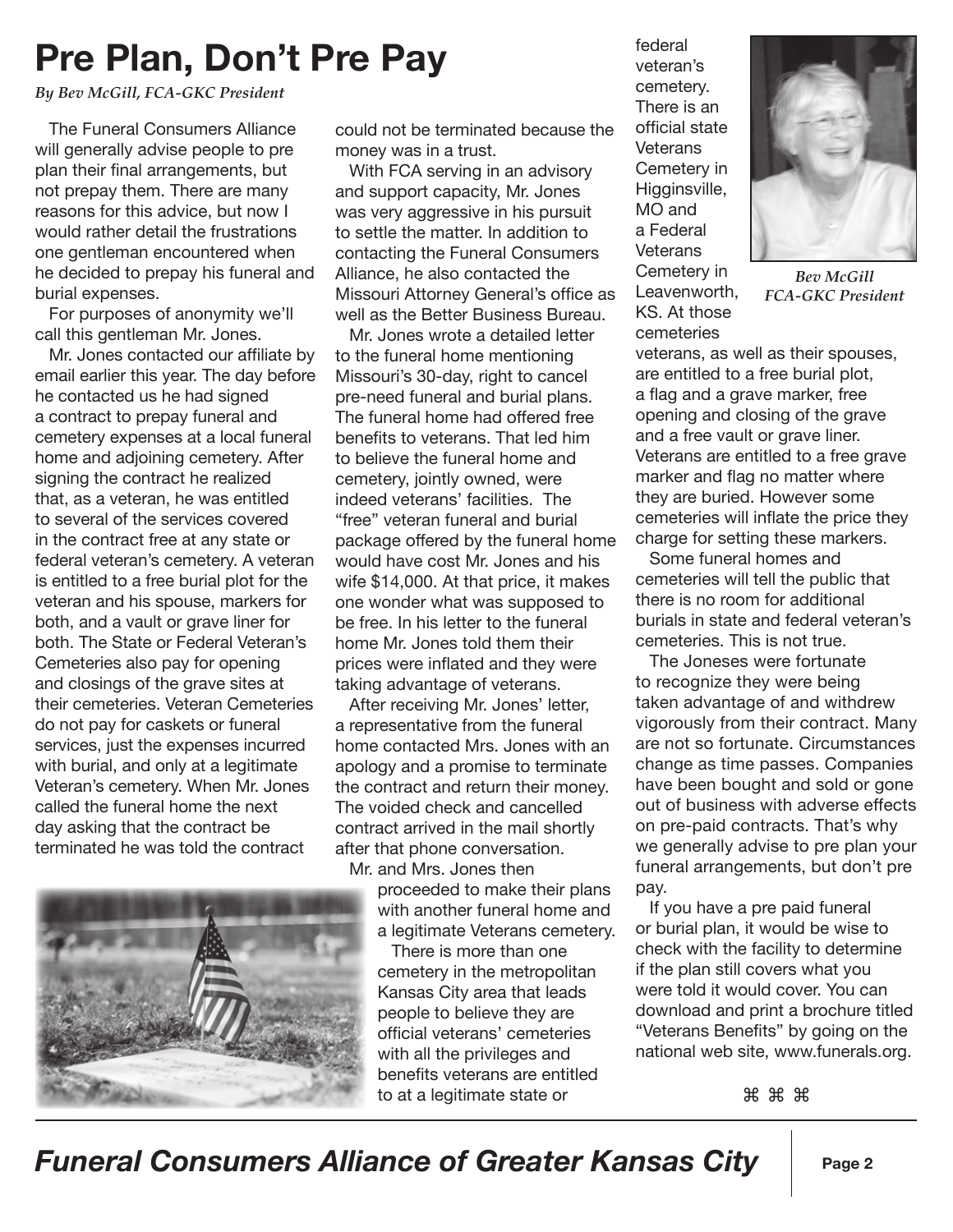# **Muslims and Jews: Veterans of Natural Burial**

Jews and Muslims have followed natural burial practices for thousands of years. Both groups trace their ancestry and burial customs to Abraham. Both are affiliated with cemeteries in the Kansas City area that long have provided various degrees of green burials for them.

In the following edited interviews, **Cheryl Gold**, president of the Greater Kansas City Jewish Burial Society, explains the practices of Orthodox Jews. And **Mahnaz Shabbir** relates how Islamic burial customs were observed after the death of her psychiatrist husband, **Dr. Syed Farrukh Shabbir.**

#### **Sheryl Gold:**

Burial should take place as quickly as possible after death, usually the same day or the next day. My mother passed away two years on a Friday morning and was buried by 2 p.m.

The body is not altered. We are very anti cremation because it destroys the shell, the body that houses the soul given by God. We believe when the Messiah comes, people will be resurrected. We remove rings, nail polish, makeup. We pour water over it, making it clean and free of anything from this world.

The ideal is to be buried quickly in a simple white shroud, in a plain pine box with holes drilled into it. We advise people to take the money they would spend on a big fancy casket and give it to charity.

We don't have a viewing. To go and stare at somebody's body… they don't look back at you. We remember them as they were in life. We visit the grave on various anniversaries, especially the death day. We pray for them for 11 months to help them transition into the next world.

Traditional Jews usually don't do a lot of planning. Our emphasis is about living in this world, about life. But we believe in being informed.





*Mahnaz & Dr. Shabbir*

#### **Mahnaz Shabbir:**

The ideal for Muslims is to bury the same day if possible, or the next day. Family members wash the body. Males wash males, and females wash females. Cleanliness is emphasized in the Islamic faith. Embalming is against our faith because, if you inject embalming fluid, the body is not clean.

Then the body is wrapped in white cloth. Strips of fabric are used to tie the ankles together. The eyes were closed and the jaw was tied closed right after the time of death. An opening at one corner of the shroud allows it to be opened for family members to view the face and pay their respects. My husband was taken to Mt. Moriah & Freeman Funeral Home for washing and preparation. He was buried in Mt. Moriah Cemetery. We were able to do it without a coffin.

For Muslims, death is always present. Part of the tradition is that we don't forget that we, too, will go one day. We have an obligation to attend funerals. When the body is taken to the cemetery, about every male present will help carry it, if even for a few seconds.

At the grave site, our two oldest boys went down a ladder into the grave to receive their dad. They had formed a dirt pillow and placed him on the dirt with

his head to the northeast. We had to sign a waiver that if anything happened to the boys, the cemetery was not responsible. The Imam prayed. The boys came out. Then a crane brought an inverted concrete grave liner and placed it over the body. Everyone was invited to put dirt into the grave.

Muslim funerals, with no embalming and no caskets, are less expensive than other funerals. The people at Mt. Moriah were very attuned and open. They found a way to meet our requests.

I have a friend who is a minister. After seeing our funeral, she realized she didn't want to be embalmed.

*Dr. Syed Farrukh Shabbir died January 23, 2006 of Wegener's Granulomatosis, an autoimmune disease. Mahnaz Shabbir operates Shabbir Advisors, a management consulting, strategic planning and marketing business.*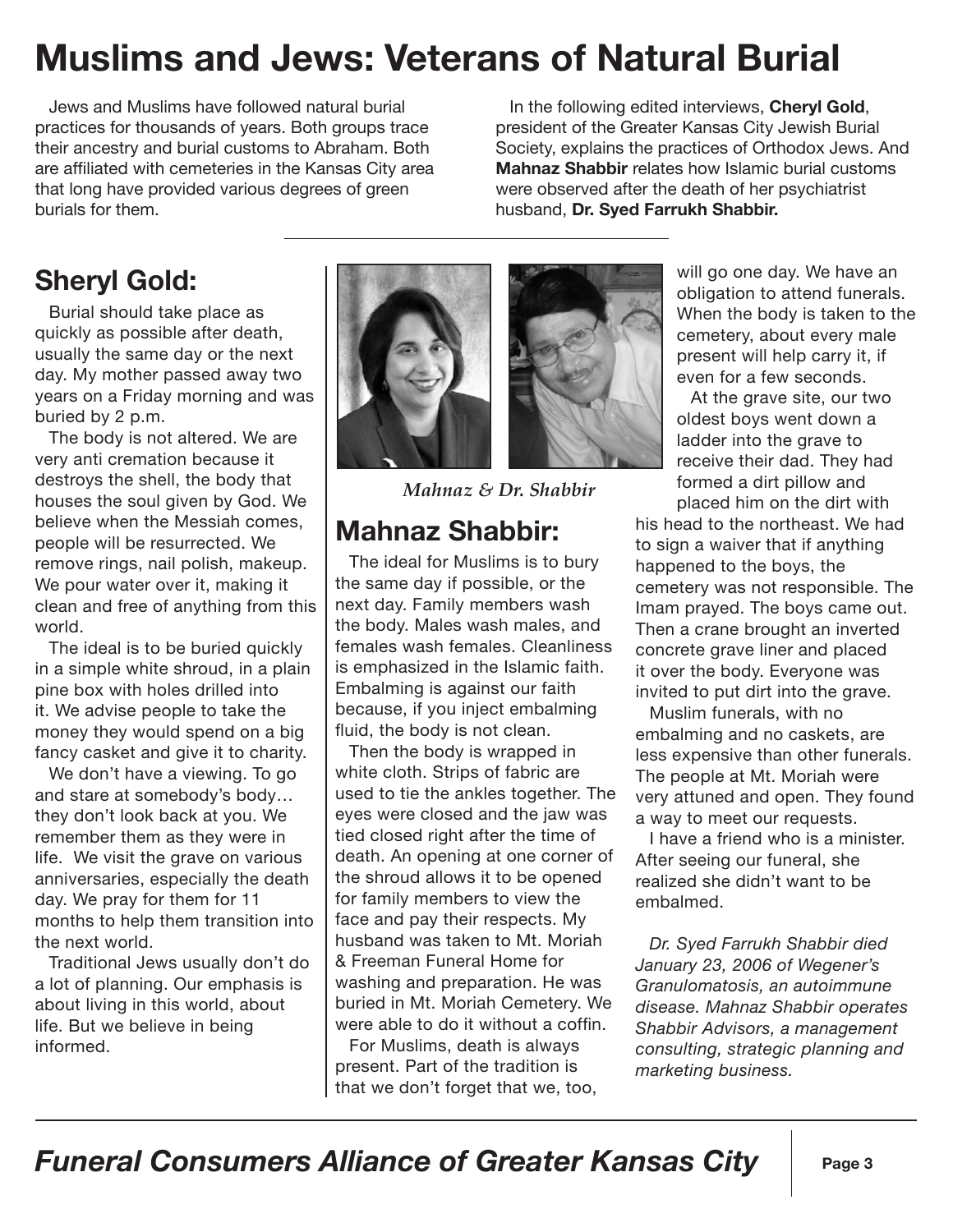#### **Many Wait Too Long to Make Last-Minute Choices**

*Nancy Petersen is a Licensed Clinical Social Worker and co- owner of Home Helpers. She spent 8 years working in hospice care in Kansas City and Chicago and has over 18 years of experience working with individuals and families in need.* 

#### *By Nancy Petersen, MSW*

Daughters, sons, husbands and wives, mothers and fathers are told every day that a loved one is no longer responding to treatment, is at the end of a long disease process or is too weak to try any more aggressive options. As they attempt to digest this information, they think of things they want to say or do with the one they love. They worry about how life will be without this person or where this person will go when discharged from the hospital. Seldom does planning for a funeral enter their minds or, if it does, it is quickly pushed aside for "happier thoughts" or more pressing decisions. Some family members actually see planning the funeral as admitting the end is near or even causing the death to occur sooner. They often leave the task of making funeral arrangements until after death when they are grieving their loss and when it is too late for the loved one to assist the planning process.

As a social worker I have seen many families sit with the patient as the last breath is taken and then, when encouraged by the staff, pick up the yellow pages and turn to 'funeral homes' for the first time. Understand, this is in no way the first time the hospice social worker or chaplain has asked the family about funeral arrangements. These discussions occur as early as the first visit and continue at almost every visit, but often families have unspoken, perhaps even unacknowledged, rules and ideas which are generally not broken despite the need to think to the future. Social workers I know

would estimate that only 25% of families have plans in place for the funeral when they come on to hospice care. This leaves 75% to gently prod into making funeral plans and it is often to no avail.

There are times in my professional work

that I have wondered if funeral home employees aren't taking advantage of this desperate, last-minute need and the grief and guilt families feel. I remember the "park–like" setting with coffins along the "paths" that my mother and I wandered through after my father died. We had to ask for a "less-ornate" casket, which of course was not on display. This served to make us feel like we were skimping on my dad, although my mother and I were luckily aware that my father was just fine with a middle-of-the-road casket. We were unmoved by the employee's attempts to sell us a more comfortable "final bed." Sadly this was the 4<sup>th</sup> funeral my mother had to plan for a close family member, so she was fairly well versed by then. I have since, however, met many families who are experiencing this planning for the first time and are at the mercy of whatever the "professional" tells them is best.

I must say that as social workers we often times don't hear from families who have the means to pay for the funeral and all its components. The family simply writes the check and thinks, "Wow, I wasn't aware funerals were so expensive!" Truth is, these families may have the ability to pay, but should still not pay more than necessary simply because they are unaware of the rules and options available to them.

Social workers are more likely to hear from families with little or no resources, those who find out quickly



*Nancy Petersen*

that some funeral homes will not work with a family without up-front payment. Experience has shown me that local neighborhood funeral homes, owned and operated as a family business, are much more likely to assist families with financial concerns and will occasionally even do payment plans when necessary. It also helps to know that some funds are

available from government programs if the patient was in the Medicare or Medicaid system. Funeral homes should be aware of the paperwork needed to access these funds, as well as VA benefits, but it does depend on the funeral home chosen as to how well versed the employees are in this area.

So the lesson, which should be learned, but often is forced on families at a most terrible time, is to think about planning a funeral earlier. If you are lucky enough to have a social worker available to you, listen when they ask, allow them to help, understand that in fact planning a funeral does not cause a death to occur and that although not a joyous event, planning ahead does reduce the burden and stress. It may also reduce the cost and is worth a few minutes before the death occurs. Ask the dying patient, who may be desperate to talk about his or her funeral wishes, including cremation, the place of burial, clothing choices and even songs to be played.

Daughters, sons, husbands and wives will be facing life without a beloved family member. There should be as few obstacles and painful tasks as possible at such a time. Families need to understand that the emotions they are feeling about the death they are facing are theirs, and that funeral homes, although often staffed with compassionate people, are in business to make money and this particular death is all in a day's work.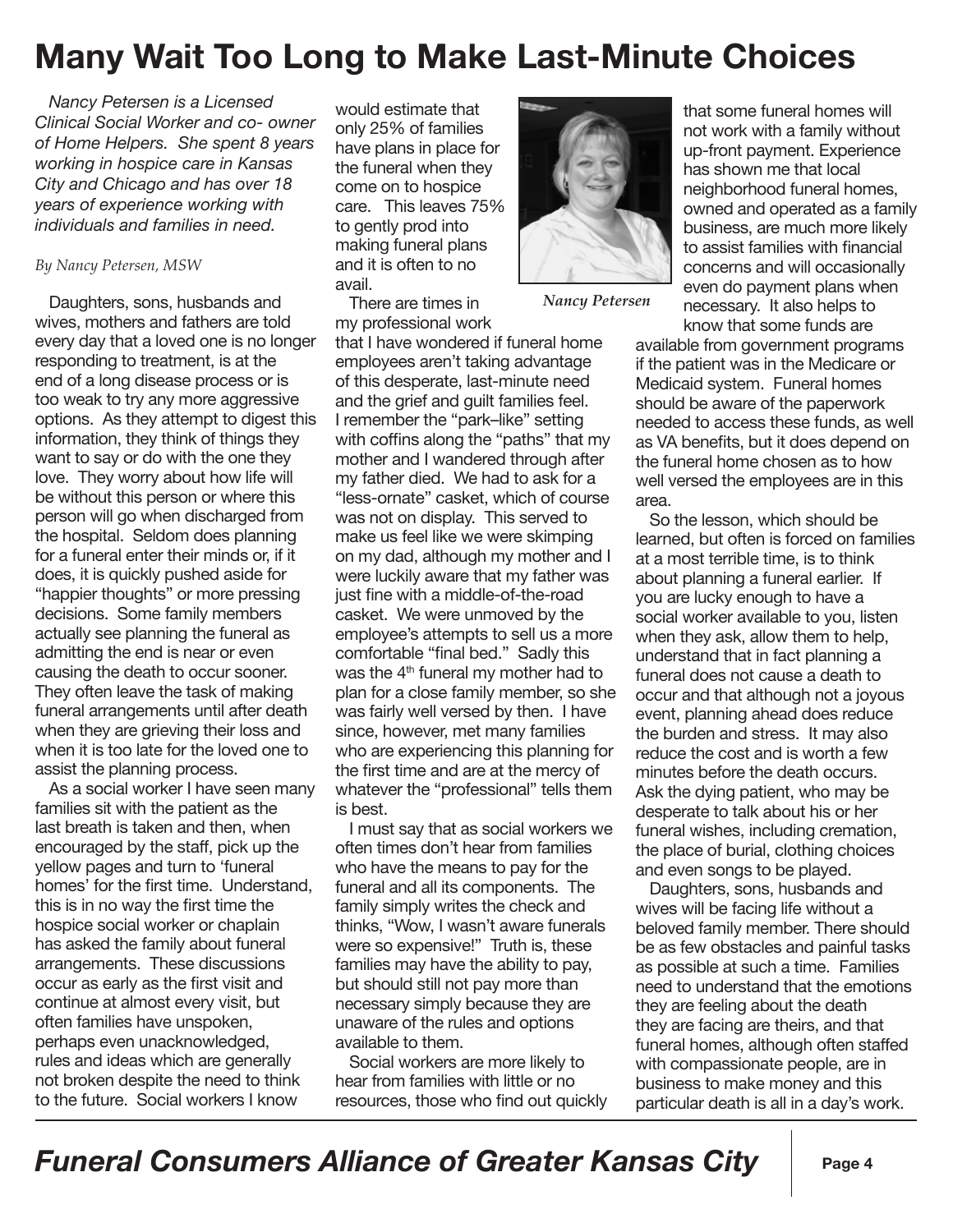# **It's Not Easy Turning Green**

#### *By Steve Nicely*

High over the Rocky Mountains on our way to San Francisco, I turn to my wife and declare, "That's it. I don't want to be cremated."

It was news to her. We had agreed long ago that our funeral plans would include cremation with our ashes scattered in special places here and there. We thought cremation was a responsible conservation of the land. I liked the idea of my vaporized body becoming airborne in the atmosphere.

"Why not?" she asks as the snoozing man in the window seat sits up and pretends not to listen.

"Listen to this," I say, reading from a BBC News article about cremation, the choice of two-thirds of Britons:

*The ovens in crematoria operate at temperatures up to 1,100C and burn for 75 minutes per corpse. They consume around 285 kilowatt-hours of gas and 15kWh of electricity. That's pretty much the same amount of energy as an average person would use at home in a month.*

*And CO2 isn't the only pollution issue. A sixth of all UK mercury emissions are from the teeth fillings that go up in smoke along with the corpses of our loved ones. Mercury contaminates the air, the water, the soil and thereby all of us. Exposure to mercury has been linked with all sorts of unpleasant illnesses…* 

I have contributed countless tons of atmospheric pollution during my 70 years, most of it in blissful ignorance of the consequences. I don't like the idea of adding a big slug of it after death in a final act of consumption. What kind of a legacy is that?

I had already decided I didn't want my remains embalmed with chemicals, sealed in a metal coffin and entombed in a concrete vault six feet underground for all eternity. That's what we do with most of our

dead these days, although cremation is gaining ground. It now accounts for about a third of body dispositions in the United States. On the east and west coasts, it's closer to 50 percent.



*Steve Nicely*

"So what do you want done with your body now?" my wife asks apprehensively.

"Natural burial, also called green burial. It's the way all of our ancestors handled it until a few generations ago. No embalming. No casket. Just wrap me up in a blanket or something, dig a hole, slide me in and cover me up. It's the same way we have buried all of our pets. A tree or a bush and a prayer would be nice. Something of me can live again in the branches."

"Oh sure," she says. "Where are you going to find a cemetery for that? Who is going to prepare your body? Do you think your sons will do it? I don't think so."

Well, there are a few problems to be worked out, such as no green cemeteries in town. Maybe there will be by the time I die. We live on five acres in rural Leavenworth County. Natural burial the old fashioned way is not against the law in Kansas and there are no such restrictions in our subdivision yet. Just bury me there, I tell her.

"Oh sure," she says. "And me trying to sell the place with your grave on it. No one would buy it."

"Thanks a lot," I respond. "Think of all the money you'll save on funeral expenses."

That's my wife, ever the practical planner. Before the plane lands in San Francisco, I reluctantly acknowledge the need for more planning. The guy in the window seat is smirking.

### **Thank You, Thank You, Thank You**

Our appeal for donations to cover the costs of this newsletter evoked a wonderful response. Many of you tucked \$10 or \$20 or more in the envelopes supplied in the winter newsletter. We received more than \$1,000. We offer our sincere thanks.

You will notice another envelope has been inserted in this newsletter. We hope it will cover the costs of some ambitious plans including the next newsletter, publishing our latest funeral price survey and providing a compelling speaker at an upcoming public forum.

We are an all-volunteer organization that depends entirely on donations. A tax-deductible donation of \$10, \$20 or more will help us accomplish our mission.

Thank you in advance for your generosity.

# **Lame Website Needs Help**

Want to see something? Check out our website, www.funerals. org/KansasCity. Be sure to use the capital letters in KansasCity. What do you think? It's not terrible, but it's certainly not much. Let's face it, it's lame. It could be and should be so much more.

Are you skilled as a webmaster? Could you help us out? Everybody is a volunteer in this organization and we hope you will join us in that capacity. It shouldn't require very much time. Please leave a message, phone number or email address at 816-561-6322. Thanks in advance.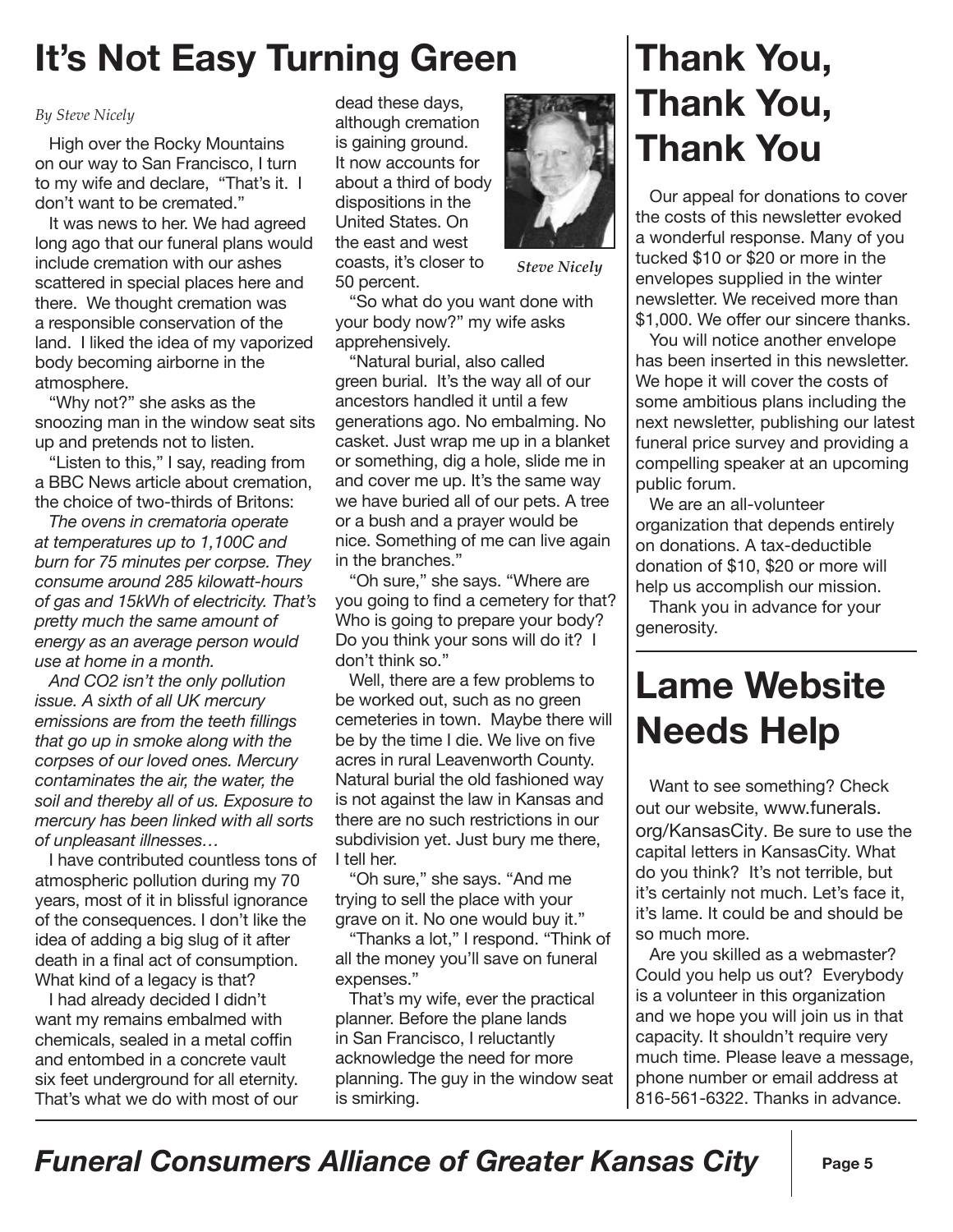# **He Finally Got the Message**

*By Paul Budd*

When dad asked me to go with him to the funeral home, I was surprised. In all the years we had discussed what he and mom would want, he showed no interest in actually doing anything about it. And now, as I was headed back home, trying to get out of Minnesota before the next blizzard hit, he suddenly wanted to make pre arranged funeral plans.

I knew why dad wanted me to go along. He has a hard time talking to salesmen and he knew that I had had some doings with the Funeral Consumers Alliance. As we began to visit with the young funeral director, I was glad I was there for both of the reasons dad had asked me along. Dad suddenly got very quiet and didn't seem to be able to talk. And the funeral director began to sell dad what he didn't want, as if he hadn't heard the request we made for simple cremation plans for both him and mom and nothing else.

I allowed the funeral director go

on with his sales pitch for a few more minutes and then politely but sternly told him again that we were trying to get back to Kansas City before the blizzard and that we had asked for simple cremation. I asked for a price list because the package of services he was showing us wasn't what dad had in mind. Apparently the tone of my voice or the language I used gave the director a clue that I knew something about his business and that I knew what he was trying to do. Dad didn't seem to notice the warning I had sent the funeral director. The director suddenly grabbed the prices he had given us and said he was obligated by law to show those to us and this other price list was probably more what we were after. I just nodded as I noted that the price was now half of what the other prices had been. And dad said, yes, this was what he wanted.



Things went smoothly after that. The funeral director didn't try any more sales pitches and we were on the road in time to hit just a part of the blizzard. But I kept thinking all the way home, how glad I am that Funeral Consumers Alliance gives us the information we need to feel comfortable talking to funeral directors without fear and with confidence. Thank you Funeral Consumers Alliance of Greater Kansas City. My dad sure appreciates you.

*Rev. Paul Budd is chaplain at John Knox Village and a past board member of FCA-GKC.*

### **Rare Endorsement of Book on Natural Burial**

#### *By Joshua Slocum*

*National FCA Executive Director*

I get a fair number of requests to write endorsements for death and funeral-related books, and I turn most of them down. Too many plow the same, tired earth. Mark Harris' *Grave Matters: A journey Through the Modern Funeral Industry* (Scribner, 191 pages, \$24) is a notable exception. Impeccably researched and concise, it's the first book I know of to talk about the many **practical** ways Americans can get to the grave in a greener way.

Most importantly, Harris does what too few green burial advocates do: he shows that being "green" isn't a boutique political statement. It's not confined to "hard-core" environmentalists, and it's not new. It's a modern reawakening of good old-fashioned frugality, commonsense, and traditional American sentiments about family, community, and sometimes, religion. In fact, I ought to stop calling it green burial and adopt Harris' terminology: natural burial.

Harris covers embalming, home funerals, modern corporate cemeteries, memorial reefs for ashes, and much more. Each chapter ends with a helpful, bulleted list of main points and where you can go on the web to find out how to accomplish what the family profiled in each chapter did.

Natural burial, Harris says, "is for people who care about simplicity and tradition and having moving, personal funerals without spending a whole lot of money in the process."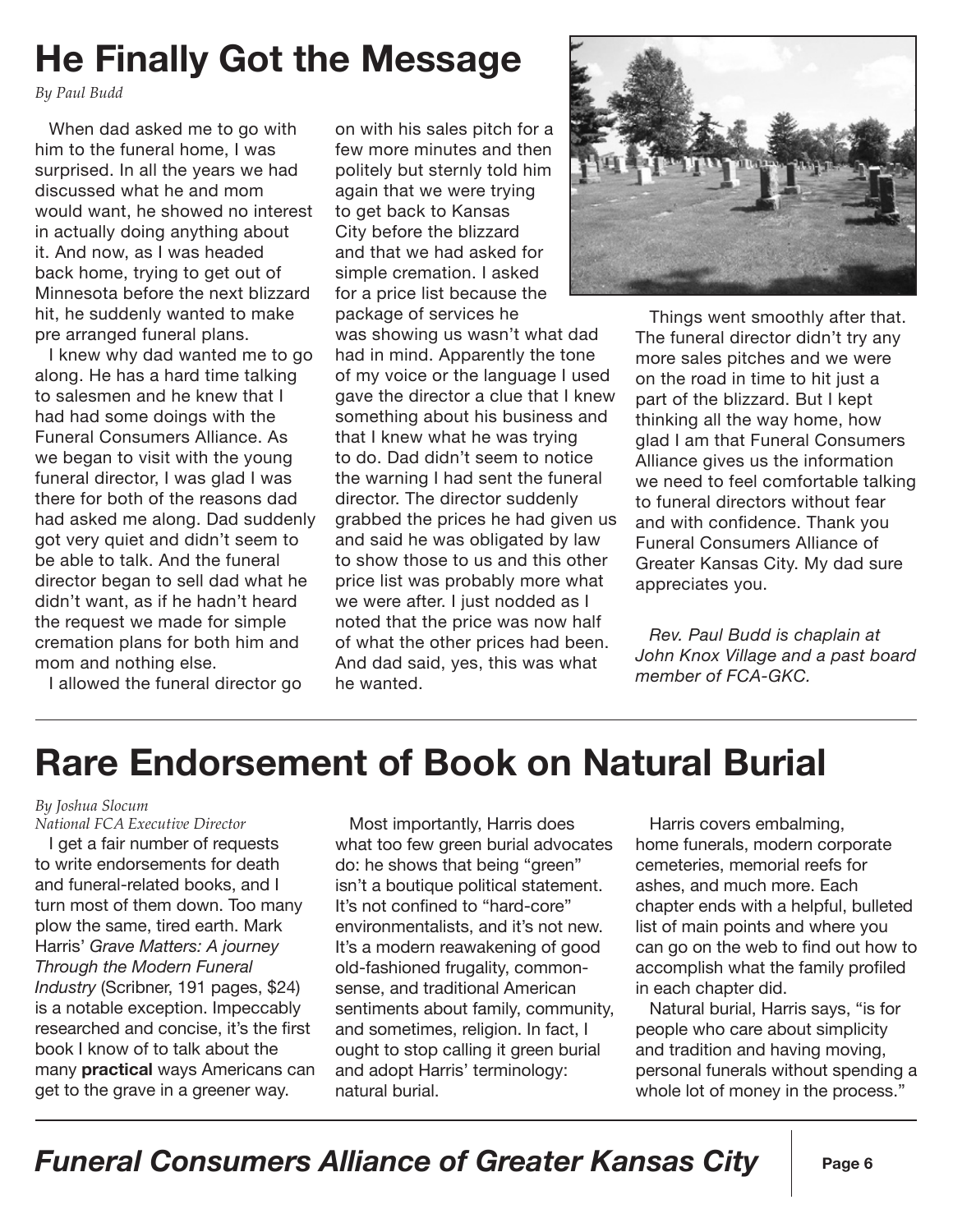# **WHAT TO DO! WHAT TO DO!**

*By Nancy Trout*

Things happen. We don't plan them. We don't know what to do about them. We don't know how to handle them. Here's hoping that this article helps.

**Q.** Aunt Mabel had a stroke at home. Luckily a neighbor stopped in to check on her, found her, and called 911. No one knew who her doctor was, which hospital to send her to, what medications she was taking, what her health issues were, or how to contact her family. What to do! What to do!

**A.** There is a Vials of Life Project that is used throughout the U.S. A person can obtain an information form on which all pertinent medical information can be written. This form is then placed in a "vial" (a small plastic bottle) which can be placed in the refrigerator or it can be placed in a plastic baggie which can be displayed on the front of the refrigerator. Another sticker is placed on the front door. Emergency personnel know that the sticker indicates that the Vial of Life is available and can use the information to assist the patient. Information about the Vials of Life project is available at www.vialoflife.com. Your local Area Agency on Aging can also assist with getting this information to you.

**Q.** Uncle Ed was in an auto accident. When the emergency personnel got there, he was unconscious. Neither they, nor the ER staff knew his health conditions, medications, or family contacts. What to do! What to



**A.** Kansas, and some other states, now have a Yellow Dot Program. Like the Vial Of Life Project, there is

do!

*Nancy Trout*

a form upon which to put this information. The form fits in a bright yellow envelope which is then placed in the glove box of the car. A Yellow Dot Sticker then is affixed to the lower corner of the driver's side of the back window of the car. Emergency personnel know what this means and can use the information to assist the patient. Information about the program is available at www.lyoncounty.org, then link to the program. Also, information about other states using the program is available by Googling the Yellow Dot Program.

**Q.** Cousin Frances died at home. She had no family in town and no one knew what her end of life plans were - which funeral home she preferred, whether plans had been made. What to do! What to do!

**A.** Funeral Consumers Alliance has available a packet entitled, "Before I Go, You Should Know." It contains an end of life planning kit in which all pertinent information and plans about care upon death is written. The kit fits in a plastic bag which then can be placed on the refrigerator door, in a suitcase when traveling, or in the car. The kit is available through the FCA website, www.funerals.org or from Funeral Consumers Alliance of Greater Kansas City.

That's what to do.

# **Green Trend**

Continued… from Page 1

will arrive in stages. As consumers change their attitudes about conventional burial practices, the industry will respond to consumer demand for simpler, less costly and more natural services. Funeral director Thad Rogers predicts that green burials are the next wave of the funeral industry.

"It takes time for people to come up to the reality of something new," said Rogers, owner of Kansas City Funeral Directors, a low-cost mortuary in Kansas City, Kansas. "People used to say they would never consider cremation. Now the funeral industry is trying to catch up to where the consumers are."

Green burials will catch up, he said, but first it will take someone with a piece of land willing to dedicate it for that use. Then families must find the right funeral home willing to provide its services at lower costs.

"Knowledge is power," Rogers said. "You have to know in advance. Then you can make decisions that are natural and well informed."

#### **Presentations Available**

Are you part of a community organization that would benefit from an unbiased presentation about important practical aspects of funeral planning? Contact FCA-GKC at 816- 561-6322. We will gladly arrange for a presentation by a board member. There is no charge but donations are greatly appreciated.